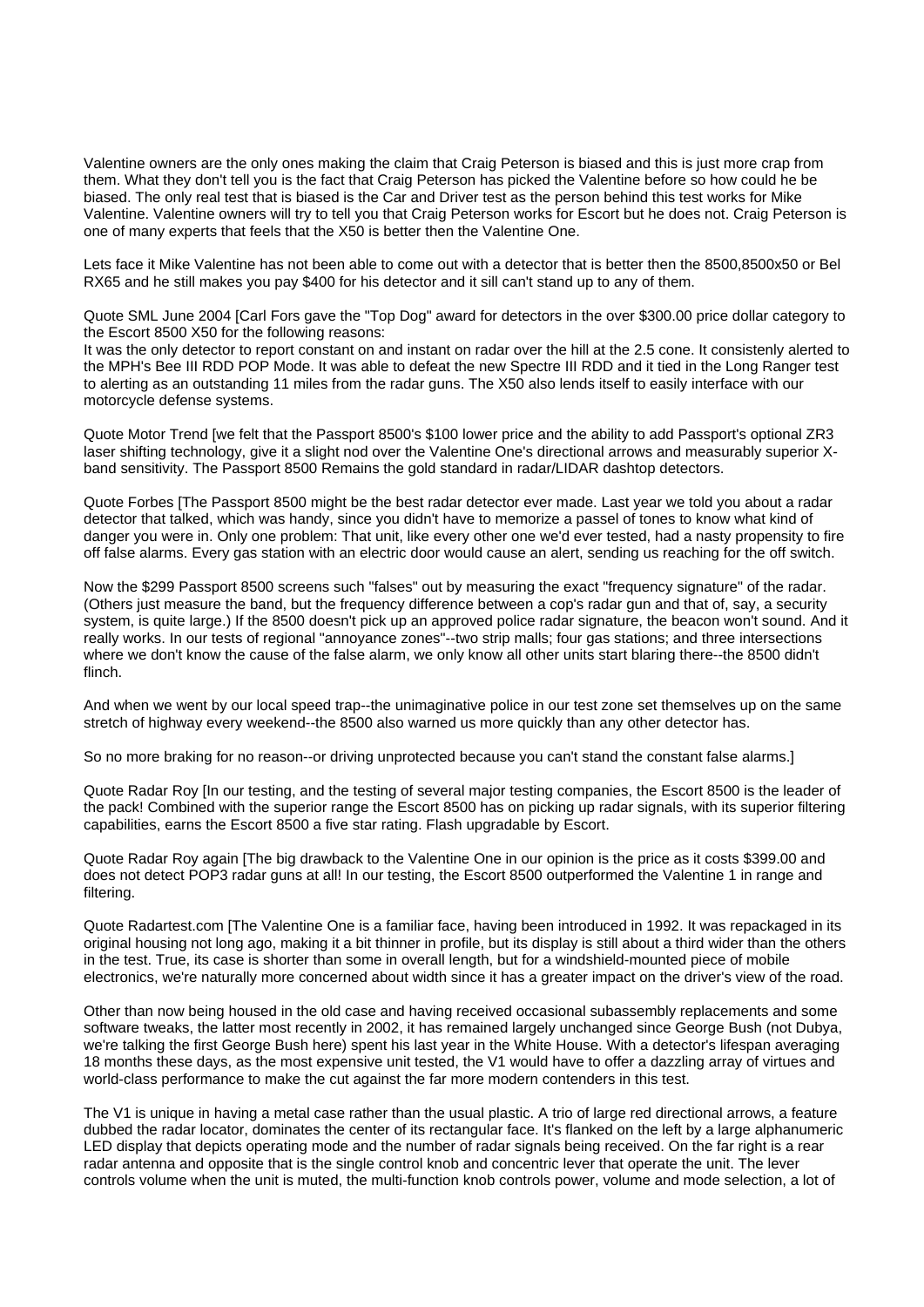tasks for one switch and the reason why V1 basic mode changes take more than twice as long as they do on both competing models.

Signal strength is depicted by beep frequency and a row of eight red LEDs. Band ID is handled by four more red LEDs stacked vertically. Identical in color and closely spaced, they can be difficult to identify at night, making the audio doubly important for band ID. Audio tones for X-band and laser are excellent but K- and Ka-band are a mite too similar for easy comprehension. Veteran users won't have any trouble but newcomers will need time to learn them.

Three operating modes are available. All Bogeys mode functions like a Highway mode, delivering maximum sensitivity on all three radar bands. In Logic mode, alerts to weak X-band signals are issued at muted volume. Advanced Logic mode lets the microprocessor decide which X-band signals pose a threat and reports strong signals at full audio volume.

The V1 windshield mount is the best we've seen, a snap to adjust or remove and it holds the unit rock steady. We also liked the telephone-style connector on the power cord, a fail-safe method that has since been adopted by some competitors. And it has an audio jack for an external speaker or earphone, a plus for motorcyclists or drivers of noisy vehicles. If the detector is mounted out of reach, a remote audio module (\$49) with two output jacks and a control knob/lever is available.

After spending time with the BEL and Escort models, the lack of features to be found in the V1, the most expensive corded model on the market, belies its age. Although standard today on \$69 models, there's no auto mute, for example, requiring the driver to reach over to a hit the mute button to silence an alert. No problem if you're cruising down Santa Monica Boulevard, but definitely an issue if you're moving at warp speed on a two-lane mountain road at night.

And since V1 owners love to hide the V1 and its laser-bright status and alert lights in a bid to keep them away from prying eyes, reaching the unit sometimes isn't an option. For that you'll need to shell out \$39 for a remote display and hard-wiring kit and string the wires around the cockpit. Including the optional \$29 carrying case, when equipped similarly to the BEL and Escort, the Valentine's all-up price is \$467.

Also absent is a text display or voice alerts; there's no tutorial mode to speed up the process of learning the alert systems, no programmable options like alternate audio tones or different visual displays to help tailor the detector to a user's tastes. Nor is there selectable band defeat, the ability to shut off one or more radar bands.

But having been lambasted by V1 zealots in the past for failing to mention that the Valentine can be userprogrammed, sort of--although there's no mention of it in the owner manual--we spent some time investigating this phenomenon. But rather than bore you with details of this involved process, we included that in our Shooutout! BEL vs Escort vs Valentine: Part II: The Extended Version along with other observations about the V1.

Valentine trades heavily on this detector's rear radar antenna and we found it gave anywhere from two to three times the detection range of the other units. It also enabled the Spectre radar detector detector to get 311 percent more range on a V1 going away than when approaching the RDD, making it a mixed blessing.

In urban areas the directional arrows were often hyperactive, alerting to every door opener in the neighborhood with the bogey counter (able to display up to nine simultaneous signals and indicate which is the strongest) frequently warning of three or more simultaneous threats coming from different quadrants of the compass. Many of these were X- and K-band door openers and local oscillators from passing radar detectors.

We tried mounting the V1 atop the dash, our preferred location since it keeps the detector in our line of sight and within easy reach. So positioned, Ka-band radar range to the rear was less than the BEL PRO RX65 and X50 Escort's, each of them dash-mounted in exactly the same spot. Still, a mile of range is more than enough in light of the negligible threat posed by radar coming from behind.

With the V1 removed from its mid-windshield position we also saw the directional arrows become confused, frequently hunting around in response to weak signals.

Valentine traditionally has dismissed any criticism of its detector's abbreviated list of features, shrugging it off as inconsequential in comparison to the hot performance. And for many years they had a point--the V1 always walked off with best-in-class X-band and laser sensitivity and often K-band as well. But X-band sensitivity doesn't matter today; two of the three biggest radar manufacturers stopped making X-band guns except by special order some years back- they list X-band in the catalog only for competitive bidding purposes--and only one state police department, New Jersey, continues to use it in any quantity. The Ohio Highway Patrol is fast disposing of their ancient X-band K-55s in lieu of modern K- and Ka-band hardware and even Jersey is migrating to K band, that state's only other approved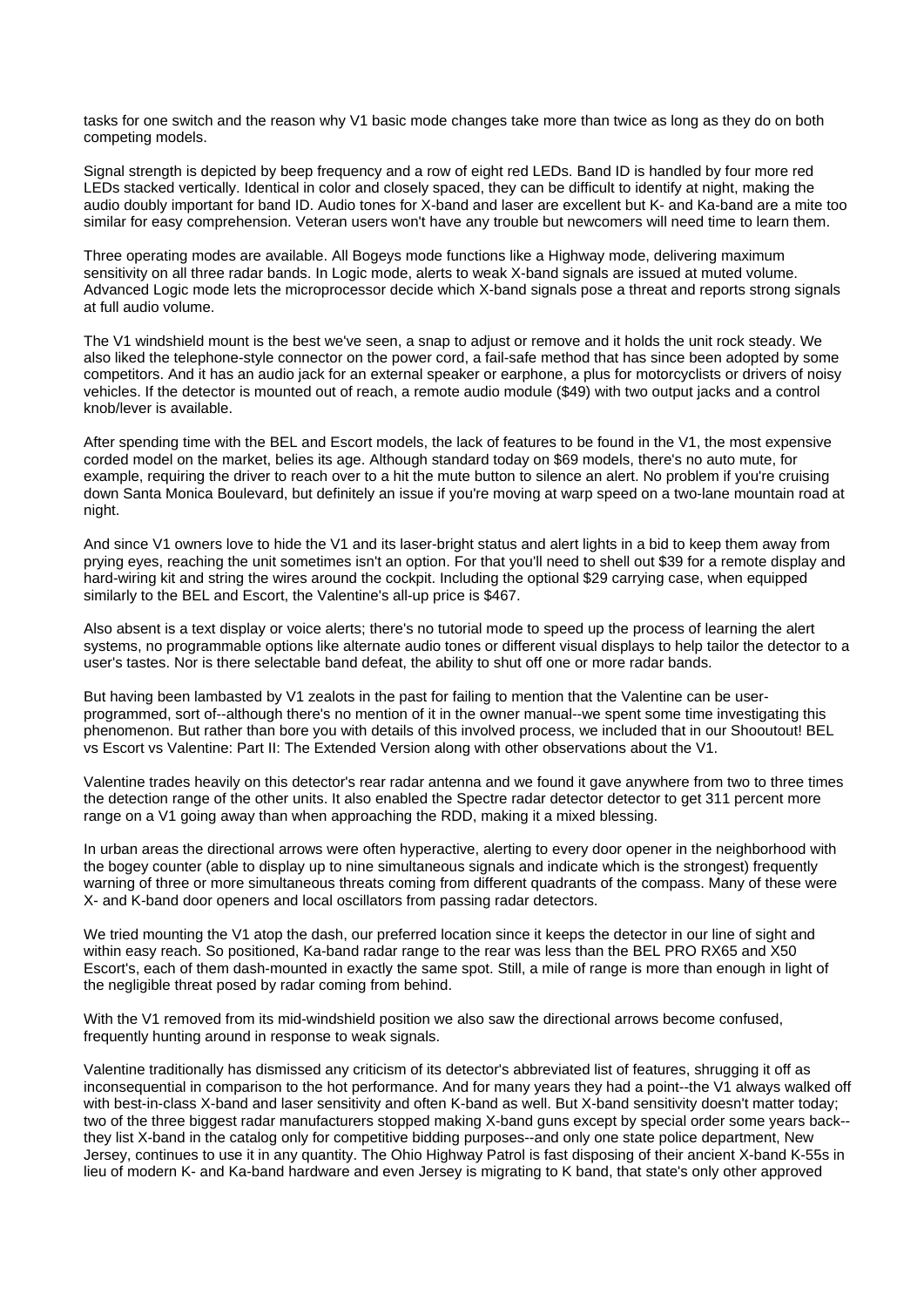#### frequency.

We also tested it against the MPH BEE III radar in POP mode and found that the Valentine One was unable to spot the brief bursts of Ka band. The BEL PRO RX65 and Escort 8500 X50 detected POP 90 percent and 75 percent of the time, respectively, maybe not perfect but plenty good enough, particularly for those who live in areas where the lethal BEE can be found.

The Valentine One is a highly sensitive radar detector--good enough that we declared it the winner of our 2000 Automobile Magazine shootout--but it's no longer top dog. The world has changed since it was designed in 1991. The Apple IIsi also was hot stuff that year but Apple knew better than to continue peddling the same box. They replaced it with smaller, faster, user-friendlier models packed with advanced features. But the V1, with growing gaps evident in its performance envelope--not to mention a minimalist feature set, quirky ergonomics and stiff price tag--seems locked in a time warp and the competition has clearly passed it by.]

Quote Radarsource.com [ Let me be blunt: the Escort Passport 8500 X50 is the BEST radar/laser detector ever created. If you think I'm exaggerating, take a look at the reviews by every major auto magazine and radar testing organization out there. They all agree that Escort's years of experience, cutting edge technology, and attention to detail produced the most effective radar/laser detection device available today. A significant leap forward from the extremely popular Passport 7500, the 8500 X50 performs exceptionally well even in the toughest condition. This detector can alert you to laser and radar threats up to 3 miles ahead, while drastically reducing the number of false alarms you get. In independent tests, the Escort 8500 scored the highest marks of any unit in the instant-on category which is one of the toughest radar situations to recognize. And the 8500 X50 has an advanced digital signal processor that can be reprogrammed; as radar threats change, your X50 will be able to adapt.]

Oh ya everyone knows that No matter what detector you are using when you get hit with laser its almost always too late..

Quote SML [AKA speedzones.com] [Laser is not radar! Laser's one milliradian, monochromatic beam can target one vehicle in a group. Radar can't! Laser's beam is extremely narrow compared to radar and must be reflected back to the laser gun by a reflective surface on the vehicle...first aiming point the license plate and then the headlights. At 500 feet, laser's light beam is a mere 18" wide compared to an X band radar beam of 157 feet. Laser does not "scatter" like radar's bouncing off other vehicles, billboards, or buildings giving you advanced warning. Simply put, there is no advanced warning to laser's use like there is with radar. If you receive a laser warning it usually means you just got a ticket! To prove this point we placed a target vehicle at 1,000 feet and a car behind it containing a radar/laser detector. We first hit the 1,000 foot vehicle with Ka band radar and both detectors alerted. We then fired a Stalker laser gun at the 1,000 foot vehicle's license plate. The front vehicle's detector alerted to laser, the following vehicle's detector was silent! We did this ten times with three different laser guns. The results were identical. The rear vehicle's detector provided no advanced warning to laser. For the test we had all test vehicles locate at the 1,000 ft. cone.and we used Stalker's LZ-1laser gun.]

I don't make it a practice to make personal attacks on those with whom I disagree, although the anonymity and safety of Internet-launched attacks has certainly elevated this into an art form. Fortunately, my stature in the industry is such that I've never received hate mail from owners of detectors sold by BEL, Cobra, Escort, Uniden or Whistler. This in spite of the fact that while my tests over the past decade in Automobile and a dozen other magazines both here and abroad have declared as winners a model or two from every one of these outfits, so have we declared others in their model lineups as losers.

On the other hand, we constantly get hate mail from fans of the Valentine One. And we almost daily run across excerpts--sometimes the entire pages-long diatribe--from Mike Valentine's personal attack on me, prominently carried for years on his company Website. This kind of personal attack is rather rare in the corporate world (when is the last time you've witnessed something similar?) and we've ignored these rantings since they began in 1993--Mr. Valentine is nothing if not relentless--but frankly we are weary of responding to e-mails mentioning them.

So just this once, we'll examine some of the more contentious charges on Mike's Website- http://www.valentine1.com/lab/V1Hater.asp. Then you'll have a balanced look at the facts. Here are some of the high points of the Valentine attack.

### Valentine:

" 'Craig Peterson's December [1995] radar detector comparison test generated more angry letters--and on-line discussion--than anything since the Davis Ferrari/raccoon incident.' -- Automobile, March, 1996"

My response: There's been some editing done to this quote. Actually, it read: "...generated more angry letters--most of them from Valentine owners-- than anything..." Nobody else has complained about any of my tests during the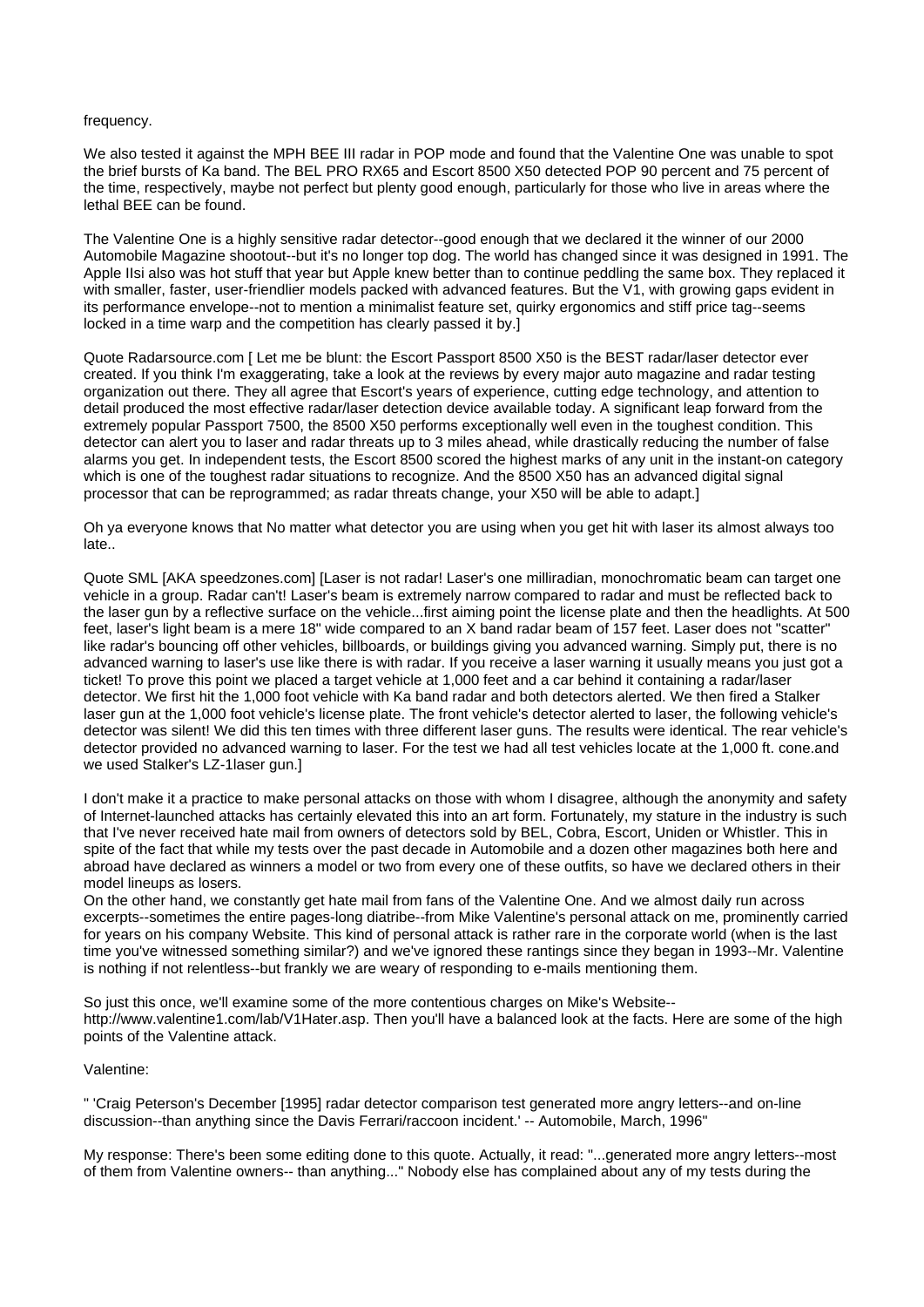entire decade I ran them for the magazine and in the years since for Radartest.com, Mr.Valentine excepted, but when I fail to pay homage to the V1, many of those who purchase this heavily-hyped, and hyper-expensive detector instantly go into attack mode.

We get exactly the same reaction from purchasers of Rocky Mountain Radar's bogus radar/laser jammers. They've just spent megabucks for what's reputed to be a world-beating product and here we have the temerity to question the supremacy of the product.

### Valentine:

"He gets measurements wrong But instead of debating philosophy, let's look at his record on simple facts. Peterson opens his website review of V1 by saying it is "by far the largest and heaviest unit tested..."

On our scale, Passport is heaviest at 8.9 ounces followed by V1 at 8.6 and the BEL at 8.0. Only V1 has a metal case (magnesium), the others are plastic.

Passport is also the longest by a huge margin at 5.29 inches, followed by the BEL at 4.72 inches. V1 is shortest at 4.46 inches, more than a quarter inch shorter than the BEL and nearly an inch shorter than Passport. In thickness, all are within 0.1 of an inch (V1 is thickest). Only in width is V1 significantly larger than the others, but the difference between them is less than the difference in length."

My response: We weigh the unit complete with power cord and the V1 with its substantial plug did tip the scales a bit more than the Escort and BEL at the time of that 2001 test. And face it: width in a detector is of far greater significance than length. A wide detector blocks more of the driver's view of the road ahead, an item of some importance to most of us. Length, on the other hand, is of little consequence.

Despite his denial, it's worth noting that recently Valentine abandoned the fat housing we mentioned in the Automobile test and returned to the original 1991 case that's slightly slimmer and lighter although just as wide.

### Valentine:

# "His range tests raise questions about his methods

In the Automobile straightaway/hill test, notice how his results mostly fall into four narrow clusters at 23, 27, 31, and 40. In fact, only three bars are not in those clusters. Look closely. Four of five detectors have the same K-band range. Seven different X-band tests have the same distance of 31; two detectors get exactly the same results for both City and Highway modes (why have both modes if they perform the same?)."

My response: As we mention in the story, those "narrow clusters" correspond to slight hillcrests which naturally tend to group together detectors with similar sensitivity. As they reach a crest, they come more directly into the radar beam and bingo, they alert.

That phenomenon didn't occur until, after years of complaining by Mike, we lengthened this nearly-flat 4.1-mile straightaway test site because we were accused of truncating the site to unfairly limit the true maximum range potential of the V1. Once it became evident that several other models had equal or better maximum range, particularly on Ka band, our selection of test sites came under attack.

And apparently Mike doesn't often look at other detectors or he'd know that some manufacturers don't alter sensitivity in X-band City mode, they merely raise the threshold at which an alert is sounded. So naturally their detection range in both modes is nearly identical.

In our tests we rigidly group the contestants according to price, mindful that higher price usually means better performance. So it's not unusual for these comparably priced units to exhibit similar performance, at least on X and K band. Ka-band performance costs money and most of the manufacturers have slacked off in this area and usually only one or two show stellar performance on Ka.

In contrast, Mike's tireless champions at Car & Driver routinely test the \$400 V1 against models street-priced as low as \$99, the ethical equivalent to asking a 911 Turbo to square off against a 1.8T VW Golf. The test results are hardly a surprise--but they do make for great quotes in magazine ads.

# Valentine:

"The man behind the byline